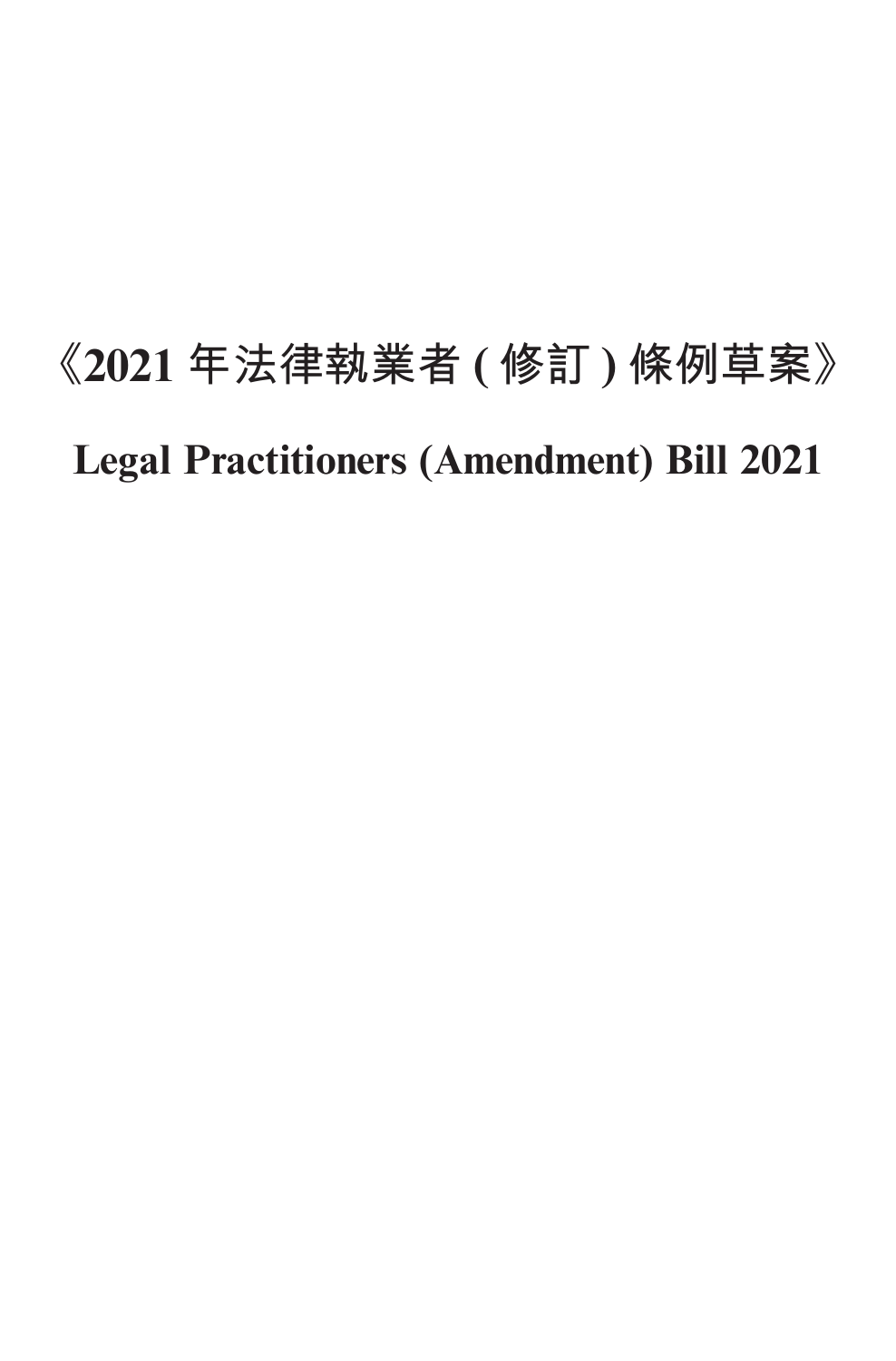## A BILL

### To

Amend section 31A of the Legal Practitioners Ordinance so that a person (not being a barrister) who holds office as a legal officer is eligible to be appointed as a Senior Counsel.

Enacted by the Legislative Council.

#### **1. Short title**

This Ordinance may be cited as the Legal Practitioners (Amendment) Ordinance 2021.

#### **2. Legal Practitioners Ordinance amended**

The Legal Practitioners Ordinance (Cap. 159) is amended as set out in section 3.

#### **3. Section 31A amended (appointment of Senior Counsel)**

(1) Section 31A(1)—

#### **Repeal**

everything after "appoint"

#### **Substitute**

"any of the following persons who satisfies the eligibility requirements set out in subsection (2) as a Senior Counsel—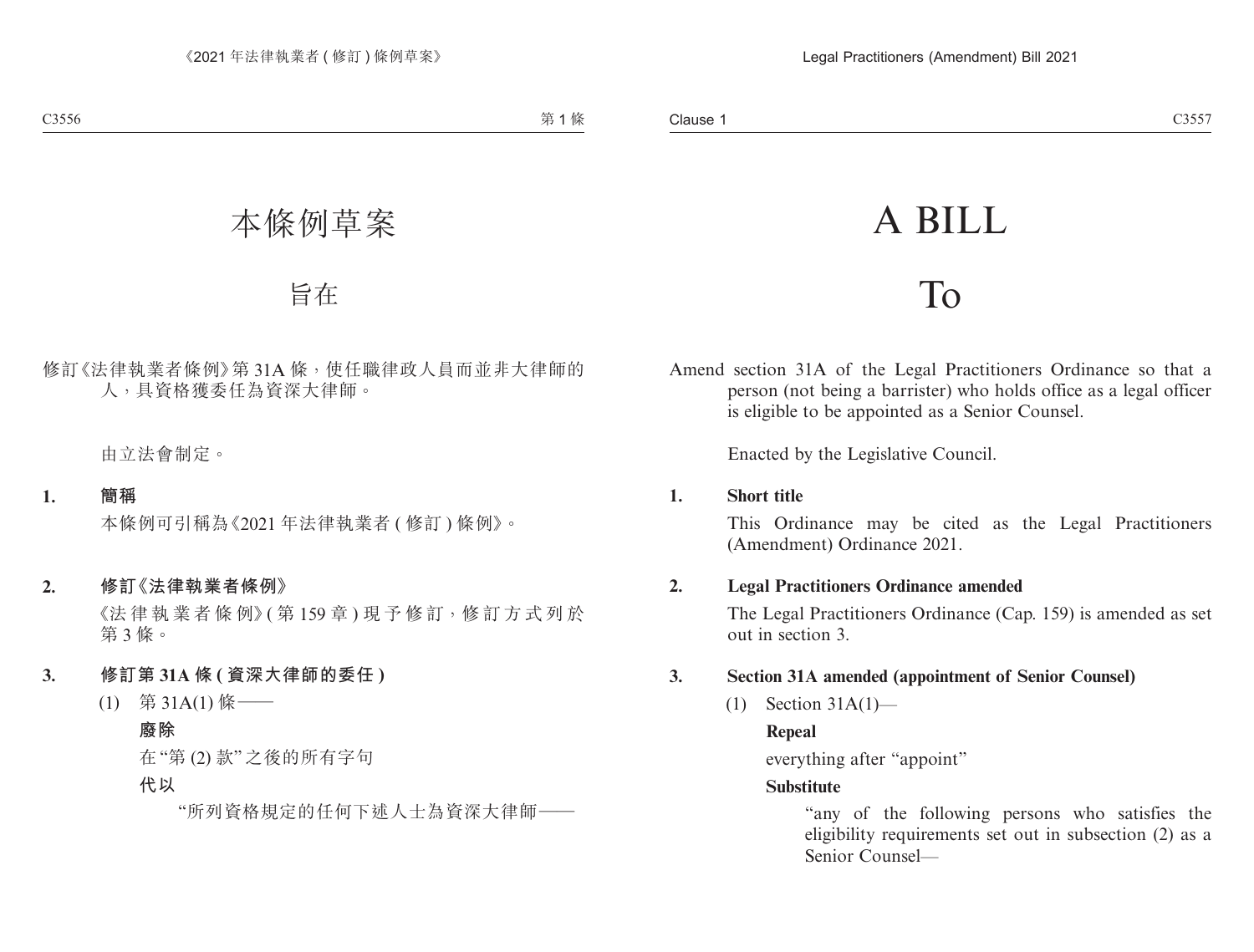- (a) a barrister;
- (b) a person (not being a barrister) who holds office as a legal officer.".
- (2) Section 31A(2)—

#### **Repeal**

"barrister is eligible for appointment as a Senior Counsel if he"

#### **Substitute**

"person is eligible for appointment as a Senior Counsel if the person".

(3) Section 31A(2)(a), after "barrister"—

#### **Add**

"or legal officer".

(4) Section 31A(2)(c)—

#### **Repeal**

everything after "while"

#### **Substitute**

"holding office as a legal officer.".

(5) Section 31A(2), Chinese text—

#### **Repeal**

"則該大律師"

#### **Substitute**

"則該人士".

(6) Section 31A(3)—

#### **Repeal**

"barrister has the requisite experience for appointment as a Senior Counsel if he"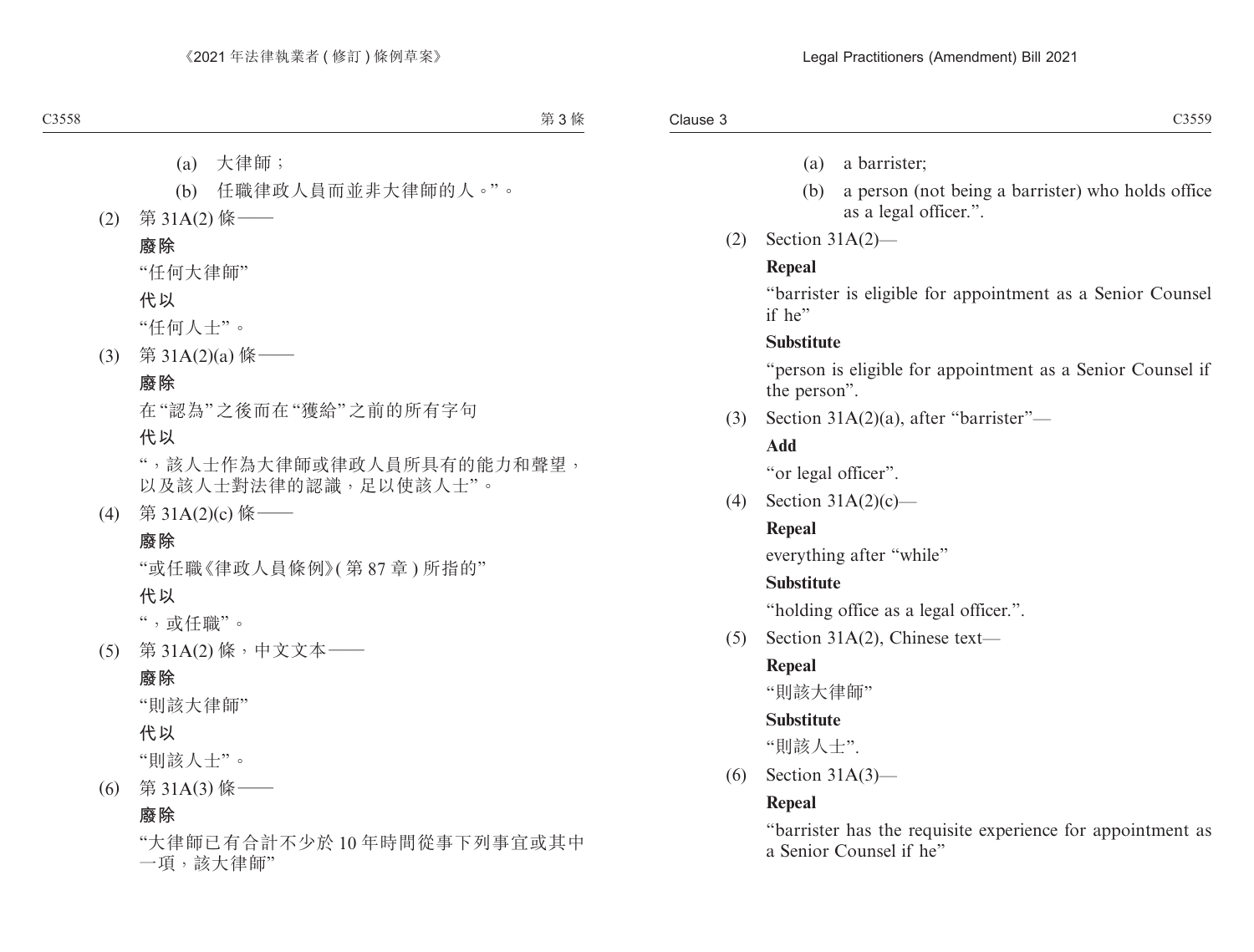#### **Substitute**

"person has the requisite experience for appointment as a Senior Counsel if the person".

 $(7)$  Section 31A(3)(b)—

#### **Repeal**

everything after "while"

#### **Substitute**

"holding office as a legal officer.".

(8) After section 31A(3)—

#### **Add**

- "(3A) If the Chief Justice appoints a person mentioned in subsection (1)(b) as a Senior Counsel, the person is entitled to use the title, and to enjoy the status, of Senior Counsel only while holding office as a legal officer.".
- (9) After section 31A(5)—

#### **Add**

- "(6) In this section
	- *legal officer* (律政人員) has the meaning given by section 2 of the Legal Officers Ordinance (Cap. 87), and includes a person deemed to be a legal officer for the purposes of that Ordinance.".